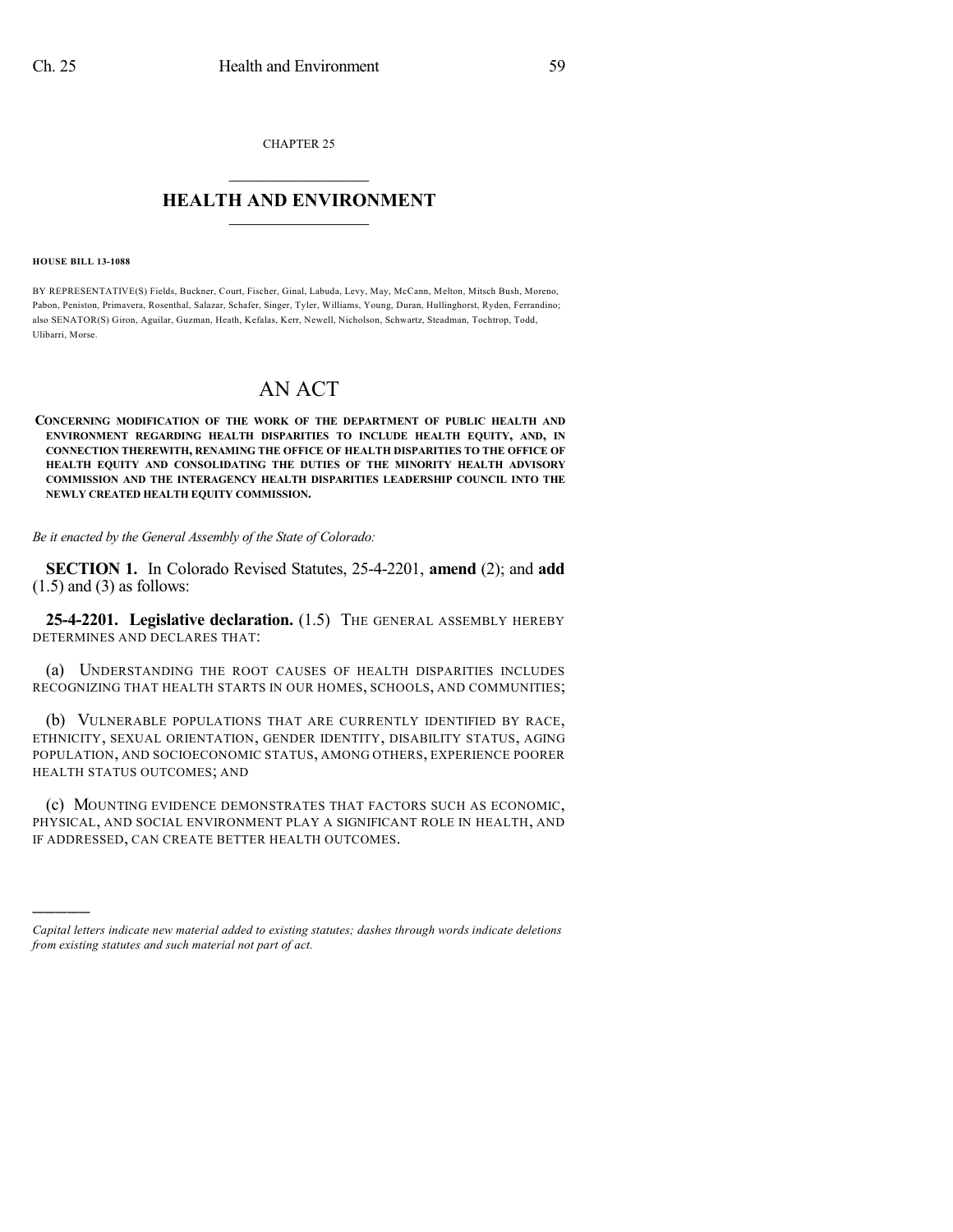(2) Therefore, the general assembly hereby declares that it is in the best interests of the state to establish a health disparities grant program to provide prevention, earlydetection, and treatment of cancer and cardiovascular and pulmonarydiseases to minority UNDER-REPRESENTED populations.

(3) THE GENERAL ASSEMBLY FINDS THAT MODIFYING THE DUTIES AND STRUCTURE OF THE OFFICE OF HEALTH DISPARITIES TO BECOME THE OFFICE OF HEALTH EQUITY REFLECTS THE RECENT ADVANCEMENTS IN THE FIELD OF HEALTH BY BROADENING THE SCOPE OF THE OFFICE TO INCLUDE THE ECONOMIC, PHYSICAL, AND SOCIAL ENVIRONMENT,AND OFFERS A MORE INCLUSIVE APPROACH TO ELIMINATING HEALTH DISPARITIES FOR ALL COLORADANS.

**SECTION 2.** In Colorado Revised Statutes, 25-4-2202, **amend** (1) and (4); **repeal** (2); and **add** (3.5), (3.7), and (4.5) as follows:

**25-4-2202. Definitions.** As used in this part 22, unless the context otherwise requires:

 $(1)$  "Commission" means the minority health advisory HEALTH EQUITY commission created in section 25-4-2206.

(2) "Council" means the interagency health disparities leadership council created in section 25-4-2207.

(3.5) "HEALTH DISPARITIES" MEANS DIFFERENCES IN HEALTH STATUS, ACCESS TO CARE, AND QUALITY OF CARE AS DETERMINED BY RACE, ETHNICITY, SEXUAL ORIENTATION, GENDER IDENTITY, DISABILITY STATUS, AGING POPULATION, SOCIOECONOMIC STATUS, AND OTHER FACTORS.

(3.7) "HEALTH EQUITY" MEANS ACHIEVING THE HIGHEST LEVEL OF HEALTH FOR ALL PEOPLE AND ENTAILS FOCUSED EFFORTS TO ADDRESS AVOIDABLE INEQUALITIES BY EQUALIZING THOSE CONDITIONS FOR HEALTH FOR ALL GROUPS, ESPECIALLY FOR THOSE THAT HAVE EXPERIENCED SOCIOECONOMIC DISADVANTAGES OR HISTORICAL INJUSTICES.

(4) "Office" means the office of health disparities EQUITY created in section 25-4-2204.

(4.5) "SOCIAL DETERMINANTS OF HEALTH"MEANS LIFE-ENHANCING RESOURCES, SUCH AS FOOD,HOUSING,ECONOMIC AND SOCIAL RELATIONSHIPS,TRANSPORTATION, EDUCATION, AND HEALTH CARE, WHOSE DISTRIBUTION ACROSS POPULATIONS EFFECTIVELY DETERMINES THE LENGTH AND QUALITY OF LIFE.

**SECTION 3.** In Colorado Revised Statutes, 25-4-2203, **amend** (3) as follows:

**25-4-2203. Health disparity grant program - rules.** (3) The commission shall APPOINT A REVIEW COMMITTEE TO review the applicationsreceived pursuant to this section and make recommendations to the state board COMMISSION regarding the entities that may receive grants and the amounts of the grants. The COMMISSION SHALL FINALIZE THE RECOMMENDATIONS FOR FUNDING AND PROVIDE THEM TO THE STATE BOARD. Within thirty days after receiving the commission's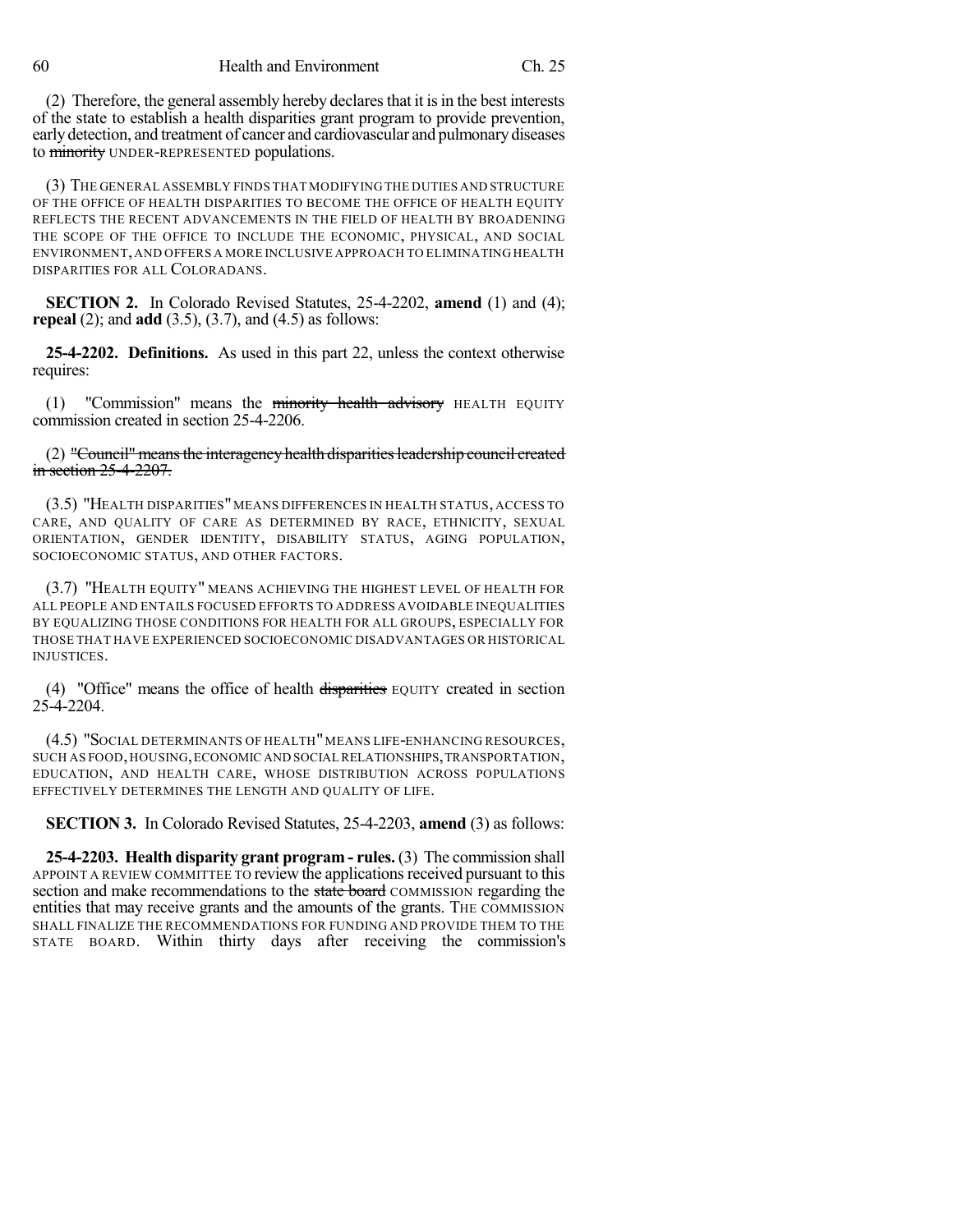recommendations, the state board shall award grants to the selected entities, specifying the amount and duration of each award. Agrant awarded pursuant to this section shall not exceed three years without renewal.

**SECTION 4.** In Colorado Revised Statutes, 25-4-2204, **amend** (1) as follows:

**25-4-2204. Office of health equity - creation.**(1) There is herebycreated in the department of public health and environment the office of health disparities EQUITY. The executive director of the department, subject to the provisions of section 13 of article XII of the state constitution, shall appoint the director of the office, who shall be the head of the office.

**SECTION 5.** In Colorado Revised Statutes, 25-4-2205, **amend** (1), (2) introductory portion, (2) (b), (2) (d), (2) (e), (2) (j), and (3); **repeal** (2) (k); and **add**  $(2)$  (1) and  $(2)$  (m) as follows:

**25-4-2205. Powers and duties of office of health equity.** (1) The purpose of the office is to serve in a coordinating, educating, and capacity-building role for state and local public health programs and community-based organizations, The office shall be dedicated to eliminating racial, ethnic, and rural health disparitiesin Colorado by fostering systems change and capacity-building through collaboration with multiple sectors impacting minority health and with input from a variety of multicultural professionals PROMOTING HEALTH EQUITY IN COLORADO BY IMPLEMENTING STRATEGIES TAILORED TO ADDRESS THE VARYING COMPLEX CAUSES OF HEALTH DISPARITIES, INCLUDING THE ECONOMIC, PHYSICAL, AND SOCIAL ENVIRONMENT. THE OFFICE SHALL WORK COLLABORATIVELY WITHIN THE DEPARTMENT AND WITH AFFECTED STAKEHOLDERS TO SET PRIORITIES,COLLECT AND DISSEMINATE DATA, AND ALIGN RESOURCES WITHIN THE DEPARTMENT AND ACROSS OTHER STATE AGENCIES.

(2) The office shall have HAS the following powers, duties, and functions:

(b) LEADING AND coordinating with and providing advice to the department THE DEPARTMENT'S HEALTH EQUITY EFFORTS;

(d) Providing education to the public on racial and ethnic health disparities and cultural competence HEALTH EQUITY, HEALTH DISPARITIES, AND THE SOCIAL DETERMINANTS OF HEALTH;

(e) Improving COORDINATING THE interpretation and translation services within public health systems THE DEPARTMENT AND OFFERING TECHNICAL ASSISTANCE TO OTHER STATE AND LOCAL AGENCIES;

(j) Coordinating and staffing the minority health advisory EQUITY commission created in section 25-4-2206;

(k) Coordinating and supporting an interagency health disparities leadership council created in section 25-4-2207.

(l) BUILDING COLLABORATIVE PARTNERSHIPS WITH COMMUNITIES TO IDENTIFY AND PROMOTE HEALTH EQUITY STRATEGIES; AND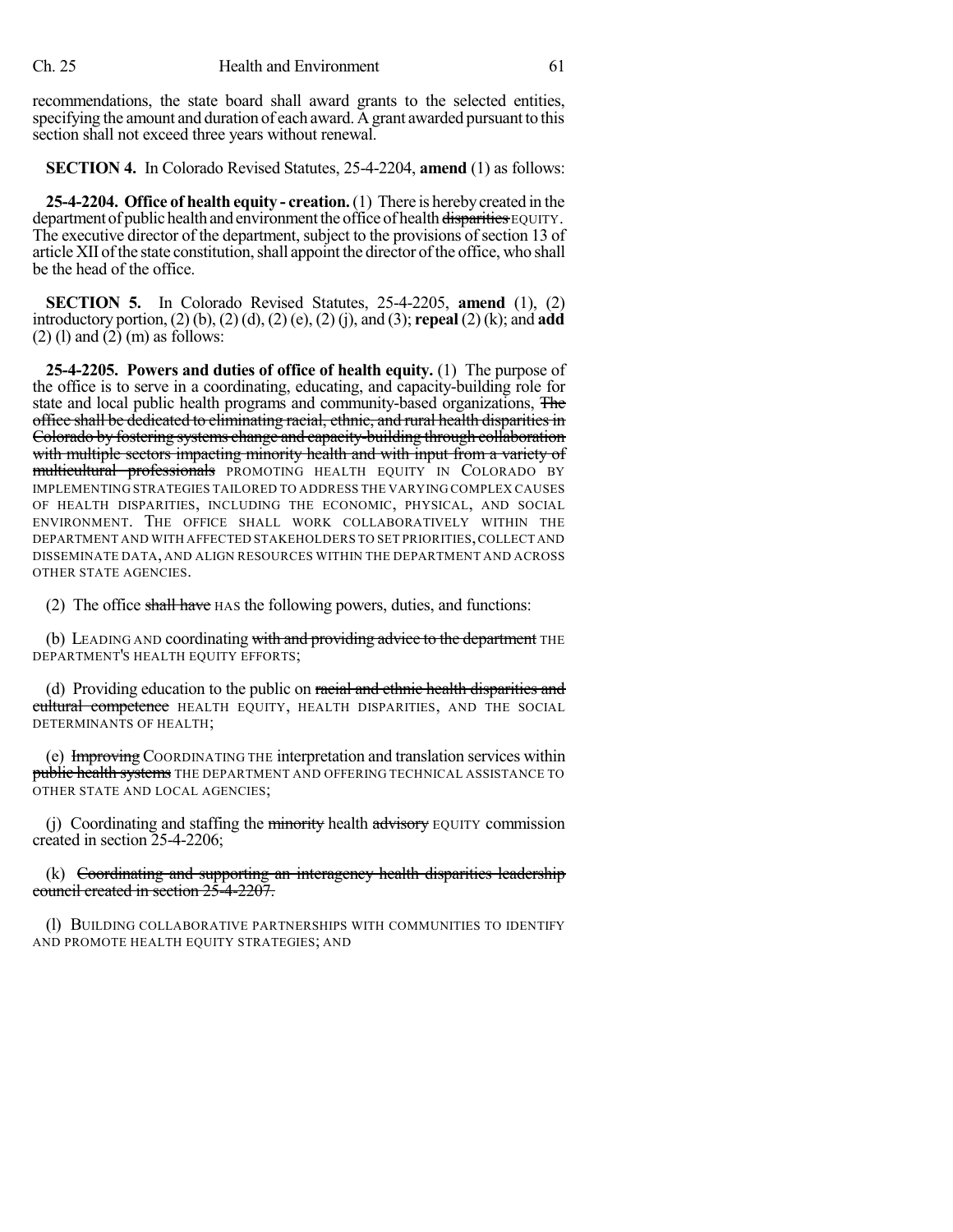(m) DEVELOPING COMMUNICATIONS STRATEGIES REGARDING HEALTH EQUITY.

(3) The office shall report to the executive director of the department or to the chief medical officer of the department HIS OR HER DESIGNEE, at the discretion of the executive director.

**SECTION 6.** In Colorado Revised Statutes, 25-4-2206, **amend** (1), (2) (a), (3) introductory portion, (3) (a), (3) (b), and (5); and **repeal** (3) (c) as follows:

**25-4-2206. Health equity commission - creation - repeal.** (1) There is hereby created in the office the minority health advisory EQUITY commission. The purpose of the commission is to Provide a formal mechanism for community members to raise awareness of minority health needs, issues, and resources and to give input on health programming at the level of the executive director of the department; help the department determine culturally innovative data collection strategies; and strengthen collaboration between the department and minority communities to ensure that programs and services meet minority health needs SERVE AS AN ADVISOR TO THE OFFICE ON HEALTH EQUITY ISSUES, SPECIFICALLY FOCUSING ON ALIGNMENT, EDUCATION, AND CAPACITY-BUILDING FOR STATE AND LOCAL HEALTH PROGRAMS AND COMMUNITY-BASED ORGANIZATIONS.THE COMMISSION SHALL BE DEDICATED TO PROMOTING HEALTH EQUITY AND ELIMINATING HEALTH DISPARITIES.

 $(2)$  (a) The commission shall consist CONSISTS of the following thirteen FIFTEEN members, who shall be appointed ARE as follows:

(I) THE SPEAKER OF THE HOUSE OF REPRESENTATIVES SHALL APPOINT onemember of the house of representatives; who shall be appointed by the speaker of the house of representatives;

(II) THE PRESIDENT OF THE SENATE SHALL APPOINT one member of the senate; who shall be appointed by the president of the senate;

(III) THE EXECUTIVE DIRECTOR OF THE DEPARTMENT SHALL APPOINT ten members who represent, to the extent practical, Colorado's DIVERSE ethnic, racial, SEXUAL ORIENTATION,GENDER IDENTITY,DISABILITY,AGINGPOPULATION,SOCIOECONOMIC, and geographic diversity appointed by the executive director of the department. At a minimum, there shall be one member who represents African Americans and Blacks in Colorado, one member who represents Asian Americans and Pacific Islanders in Colorado, one member who represents native American Indians in Colorado, and one member who represents Latinos and Hispanics in Colorado; BACKGROUNDS. EACH PERSON APPOINTED TO THE COMMISSION MUST HAVE DEMONSTRATED EXPERTISE IN AT LEAST ONE, AND PREFERABLY TWO, OF THE FOLLOWING AREAS:

(A) AFRICAN-AMERICAN,BLACK,ASIAN-AMERICAN,PACIFIC ISLANDER,NATIVE AMERICAN, HISPANIC, LATINO, AGING POPULATION, LESBIAN, GAY, BISEXUAL, TRANSGENDER, DISABLED, LOW SOCIOECONOMIC STATUS, AND GEOGRAPHIC COMMUNITY HEALTH ISSUES;

(B) DATA COLLECTION, AGGREGATION, OR DISSEMINATION;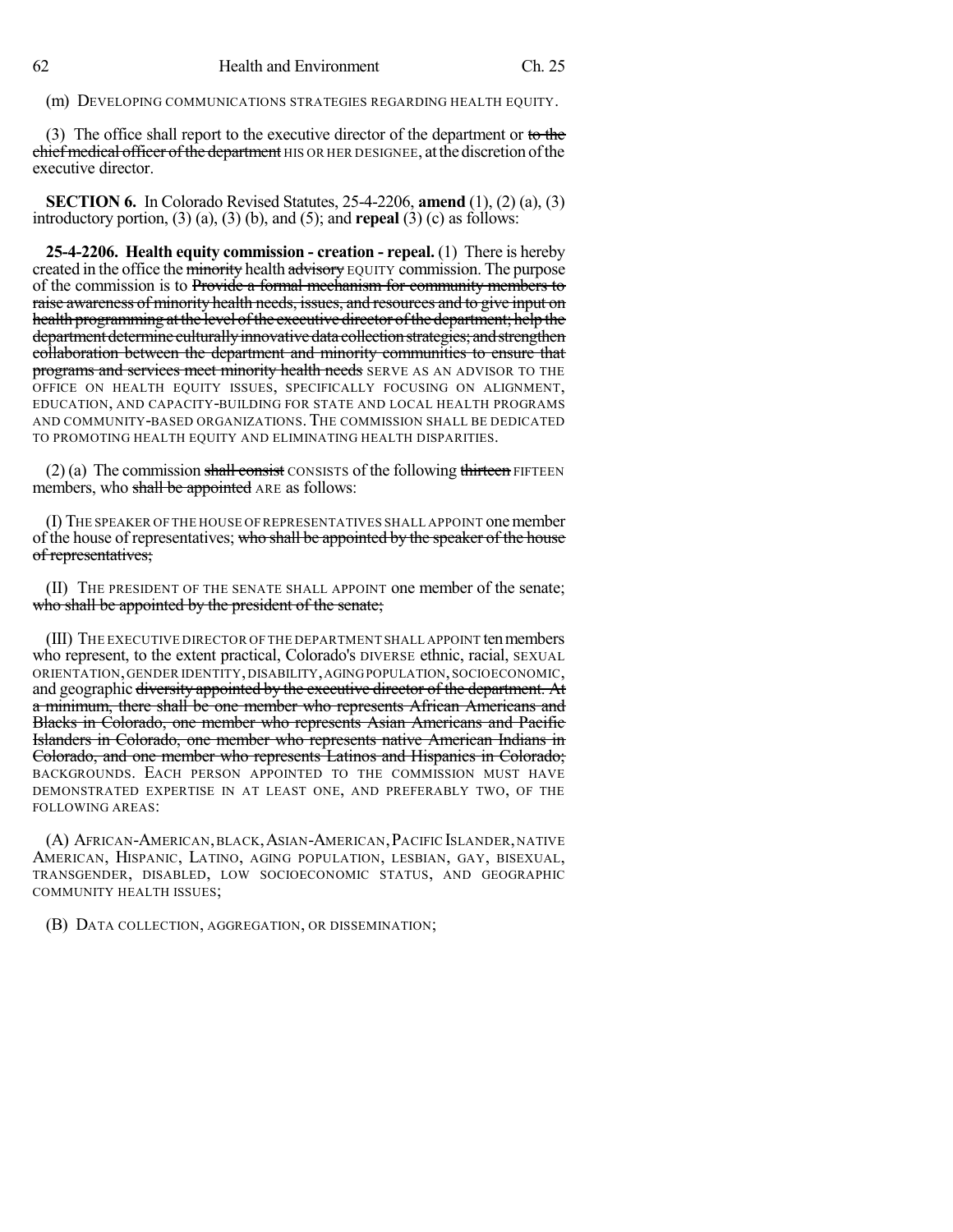(C) EDUCATION;

(D) HOUSING;

(E) HEALTHY COMMUNITY DESIGN;

(F) COMMUNITY ENGAGEMENT;

(G) LOCAL PUBLIC HEALTH;

(H) NONPROFITS, FOUNDATION, OR GRANT-MAKING;

(I) ENVIRONMENTAL HEALTH;

(J) BEHAVIORAL HEALTH; OR

(K) THE PROVISION OF HEALTH CARE SERVICES.

(IV) The executive director of the department, OR HIS OR HER DESIGNEE, shall serve as an ex officio member of the commission;

(V) THE EXECUTIVE DIRECTOR OF THE DEPARTMENT OF HUMAN SERVICES, OR HIS OR HER DESIGNEE; AND

(VI) THE EXECUTIVE DIRECTOR OF THE DEPARTMENT OF HEALTH CARE POLICY AND FINANCING, OR HIS OR HER DESIGNEE.

(3) The commission shall have HAS the following powers and duties:

(a) Providing a formal mechanism for the public to give input to the department at the level of the executive director of the department OFFICE;

(b) Advising the executive director of the department and the department THROUGH THE OFFICE on: determining culturally innovative data collection strategies;

(I) DETERMINING INNOVATIVE DATA COLLECTION AND DISSEMINATION STRATEGIES;

(II) ALIGNING THE DEPARTMENT'S HEALTH EQUITY EFFORTS AND THE HEALTH DISPARITIES GRANT PROGRAM CREATED IN SECTION 25-4-2203;

(III) STRENGTHENING COLLABORATIVE PARTNERSHIPS WITH COMMUNITIES IMPACTED BY HEALTH DISPARITIES TO IDENTIFY AND PROMOTE HEALTH EQUITY STRATEGIES; AND

(IV) PROMOTING WORKFORCE DIVERSITY.

(c) Strengthening collaboration between the department and minority communities;